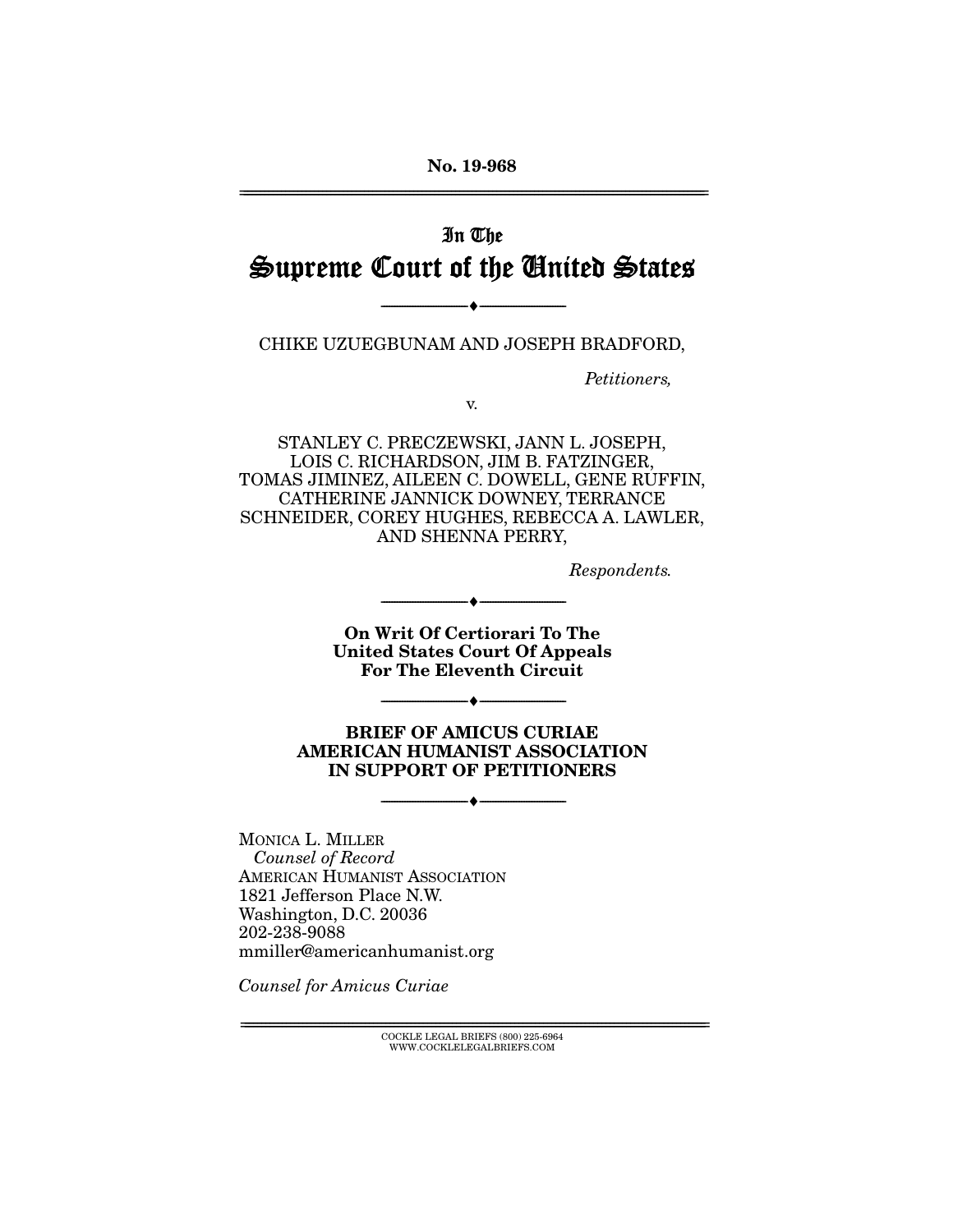### **INTRODUCTION AND QUESTIONS PRESENTED**

The Eleventh Circuit abolished the only legal rem-<br>edy available to citizens to vindicate a non-recurring constitutional violation without actual damages, i.e., typical First Amendment violations. See Uzuegbunam<br>u. Preezewebi.  $781$  Fed. Appy. 824 (11th Cir. 2019), en v. Preczewski, 781 Fed. Appx. 824 (11th Cir. 2019), en banc denied, 2019 U.S. App. LEXIS 26788 (11th Cir. Sept. 4, 2019); Flanigan's Enters., Inc. v. City of Sandy Springs, 868 F.3d 1248 (11th Cir. 2017) (en banc).

Flanigan's held that the repeal of a challenged ordinance *moots* a standalone or remaining claim for nominal damages. Hence, "the government gets one free pass at violating your constitutional rights." 868 F.3d at  $1275$  (Wilson, J., dissenting). This anti-constitutional "free pass" was at least limited in three key respects: (1) it only applied to ordinances repealed *before* en-<br>foreement:  $\hat{z}$  (2) it was confined to the Fleventh Circuit. forcement;\*  $(2)$  it was confined to the Eleventh Circuit;<br>and  $(3)$  it only gave one "free pass" for the given activity.  $Uzuegbunam$ , however, holds that nominal damages are  $r_{\text{post}}$  $\frac{1}{2}$  moot even when the channels of  $\frac{1}{2}$  and  $\frac{1}{2}$  $\mathbf{r}_{\mathbf{p}}$  and  $\mathbf{r}_{\mathbf{p}}$  for  $\mathbf{r}_{\mathbf{p}}$ . Appx. at 830-32.

The questions presented are as follows:

1. Should this Court obliterate a remedy essential to enforcing the constitutional rights most tim to enforcing the constitutional rights most  $\sum_{i=1}^{n}$ 

 <sup>\*</sup> See Flanigan's, 868 F.3d at 1270 n.23 ("Our holding today only available remedy is always or necessarily moot."). only available remedy is always or necessarily moot.").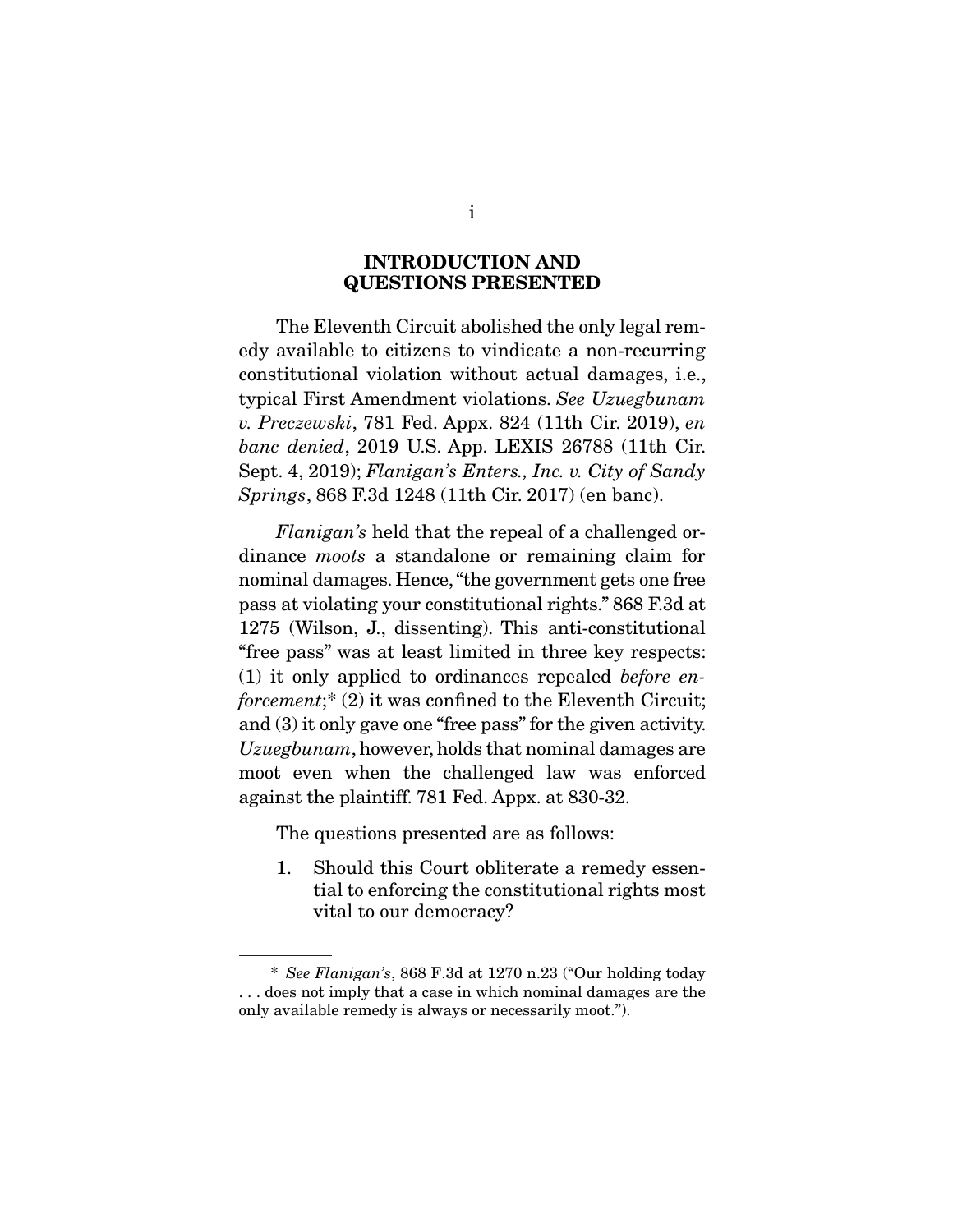## **INTRODUCTION AND QUESTIONS PRESENTED**—Continued

- 2. Can America withstand a Supreme Court ruling that tells its citizens the government may violate their First Amendment rights with imviolate their First American rights with im-<br>nunity? punity?
- 3. What remedy is proper to vindicate a proven  $F_{\rm{maxmax}}$ damages?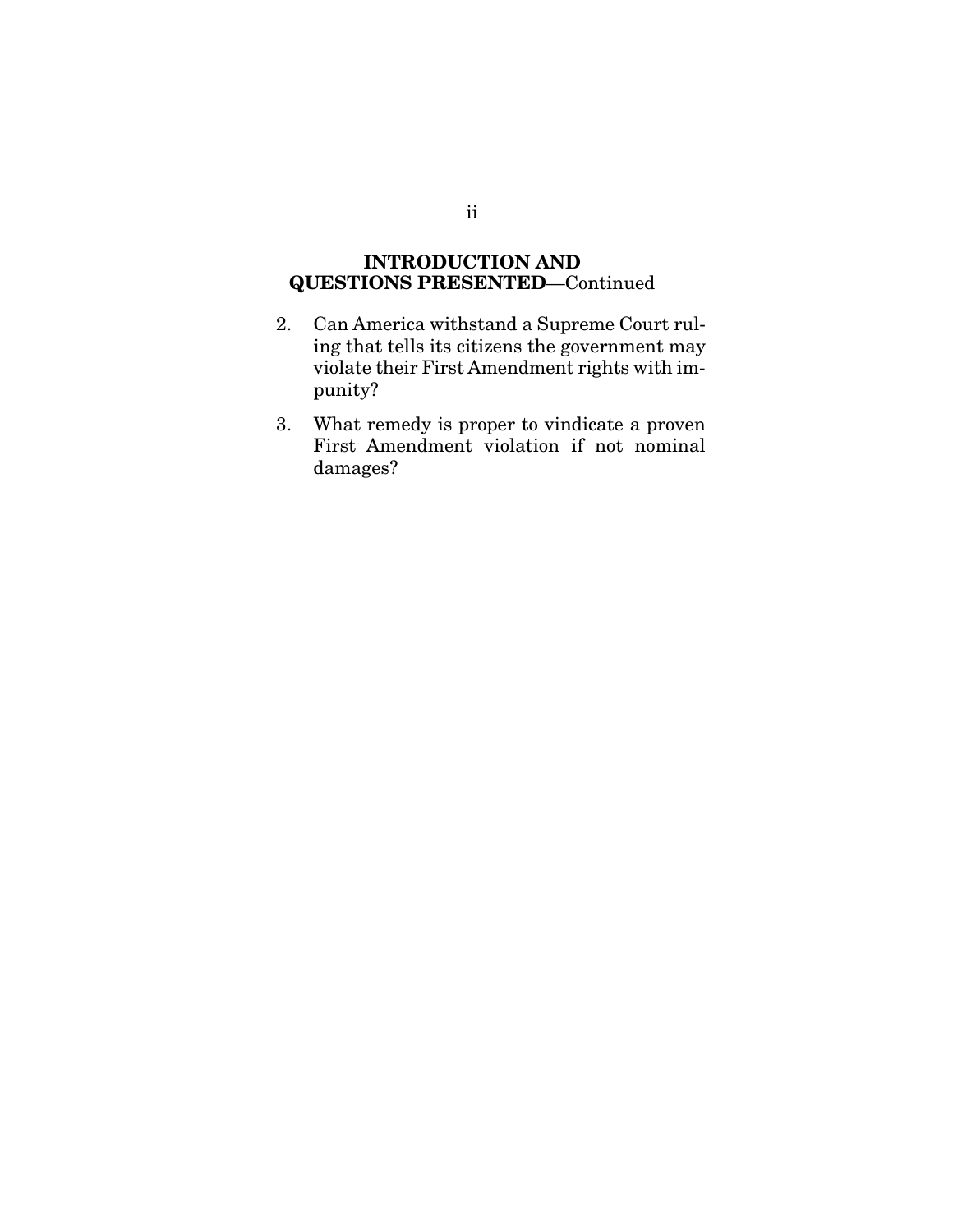# TABLE OF CONTENTS

| INTRODUCTION AND QUESTIONS PRE-                                                                                                                                                  | $\mathbf{i}$   |
|----------------------------------------------------------------------------------------------------------------------------------------------------------------------------------|----------------|
|                                                                                                                                                                                  | iii            |
|                                                                                                                                                                                  | iv             |
| INTEREST OF AMICUS CURIAE                                                                                                                                                        | 1              |
| SUMMARY OF THE ARGUMENT                                                                                                                                                          | $\overline{2}$ |
|                                                                                                                                                                                  | 3              |
| Affirming will portend an exponential<br>Ι.<br>deterioration of the constitutional liber-<br>ties most vital to our democracy                                                    | 3              |
| A. Orderly society requires proper vindi-<br>cation of constitutional rights lest                                                                                                | 3              |
| B. Nominal damages are necessary for<br>proper vindication of the Constitution<br>and the First Amendment specifically                                                           | 5              |
| Religious liberty is endangered with-<br>C.<br>out the remedy of standalone nominal                                                                                              | 7              |
| II.<br>Treating nominal damages as equitable<br>for mootness but legal for qualified<br>immunity creates a "heads I win, tails you<br>lose" government shield against victims of | 8              |
|                                                                                                                                                                                  | 12             |
|                                                                                                                                                                                  |                |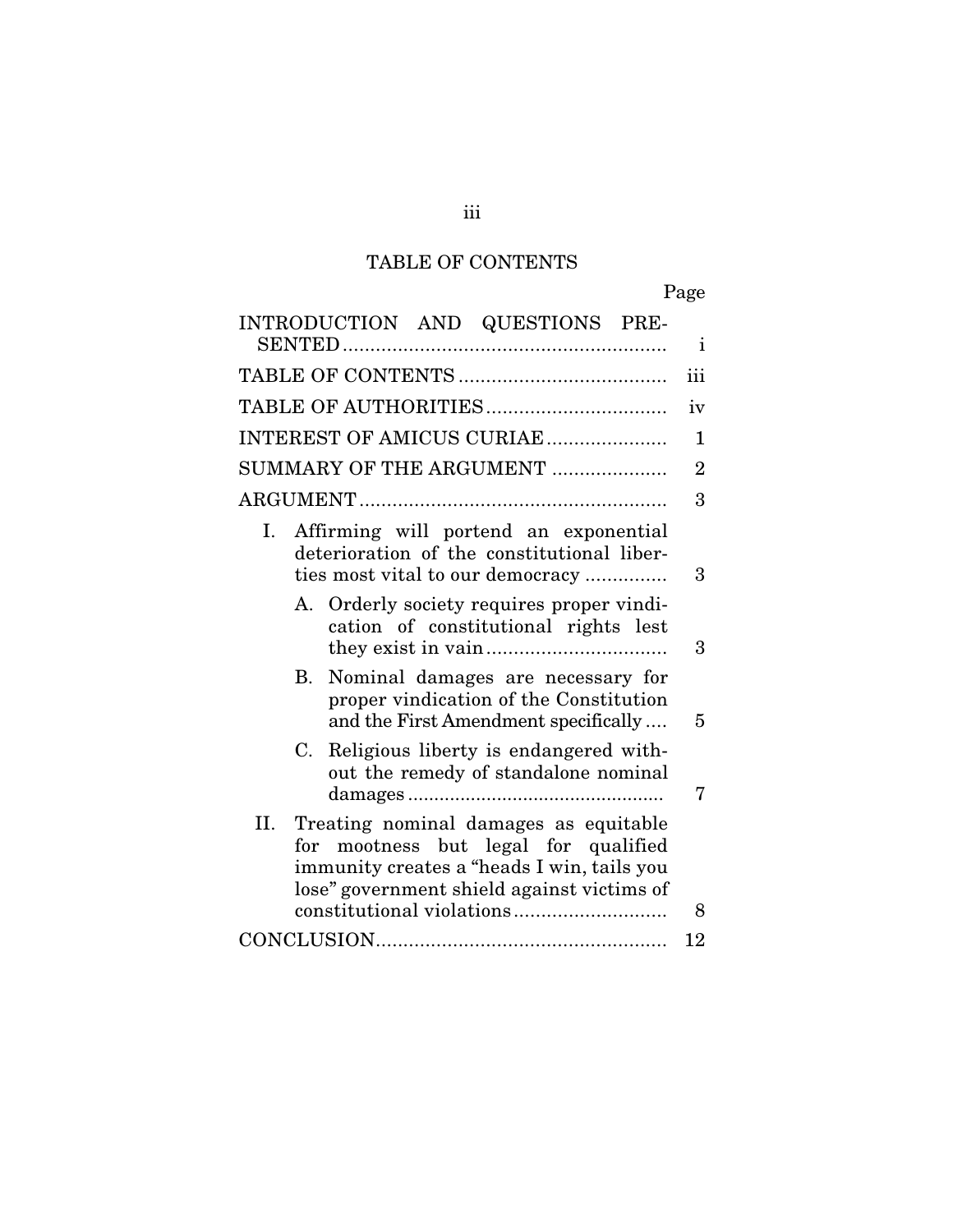## TABLE OF AUTHORITIES

Page

# **CASES**

| Am. Legion v. Am. Humanist Ass'n, 139 S. Ct.                                                     |
|--------------------------------------------------------------------------------------------------|
|                                                                                                  |
| Carver Middle Sch. Gay-Straight All. v. Sch. Bd.<br>of Lake Cty., Fla., 842 F.3d 1324 (11th Cir. |
| City of Riverside v. Rivera, 477 U.S. 561 (1986)6, 7                                             |
| Cummins v. Campbell, 44 F.3d 847 (10th Cir.                                                      |
|                                                                                                  |
|                                                                                                  |
|                                                                                                  |
|                                                                                                  |
| First Nat'l Bank v. Bellotti, 435 U.S. 765 (1978)6                                               |
| Flanigan's Enters., Inc. v. City of Sandy Springs,                                               |
| Fox v. Bd. of Trs. of State Univ. of N.Y., 42 F.3d                                               |
| Harper v. Poway Unified Sch. Dist., 318 F. App'x                                                 |
| Hicks v. Feeney, 850 F.2d 152 (3d Cir. 1988) 9                                                   |
| Hopkins v. Saunders, 199 F.3d 968 (8th Cir.                                                      |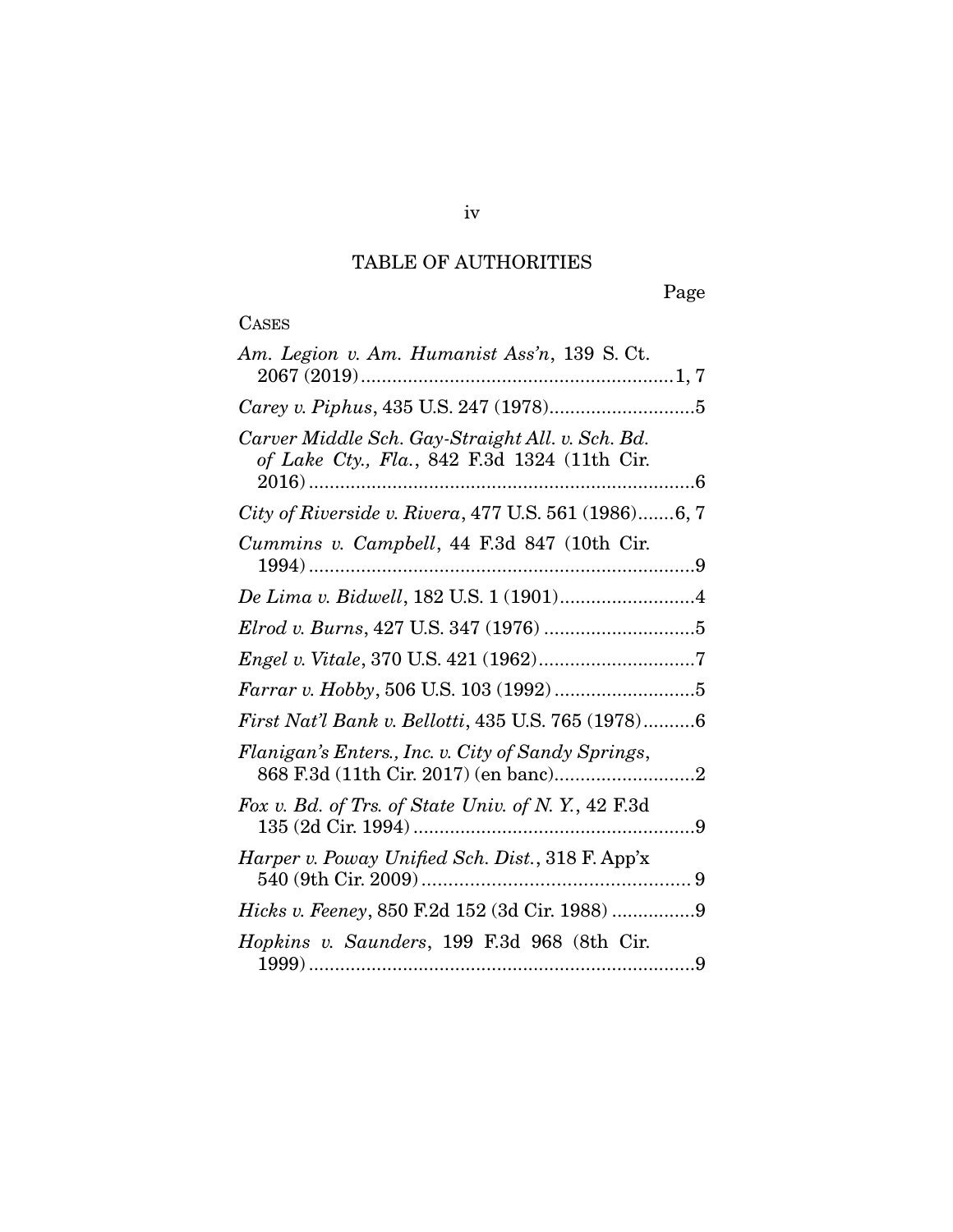# TABLE OF AUTHORITIES—Continued

v

| KH Outdoor, LLC v. City of Trussville, 465 F.3d           |
|-----------------------------------------------------------|
| Kendall v. United States, 37 U.S. 524 (1838)4             |
| Lee v. Weisman, 505 U.S. 577, 112 S. Ct. 2649             |
| Marbury v. Madison, 5 U.S. (1 Cranch) 137                 |
| McCreary County v. American Civil Liberties               |
| Mellen v. Bunting, 327 F.3d 355 (4th Cir. 2003) 9         |
|                                                           |
| Palko v. State of Connecticut, 302 U.S. 319               |
| Popham v. Kennesaw, 820 F.2d 1570 (11th Cir.              |
| Rheuark v. Shaw, 628 F.2d 297 (5th Cir. 1980) 9           |
| Rowan v. Harris, 316 Fed. Appx. 836 (11th Cir.<br>$2008)$ |
| Sch. Dist. of Abington Twp. v. Schempp, 374 U.S.          |
|                                                           |
| Slicker v. Jackson, 215 F.3d 1225 (11th Cir. 2000) 10     |
|                                                           |
| Trump v. Hawaii, 138 S. Ct. 2392 (2018)3                  |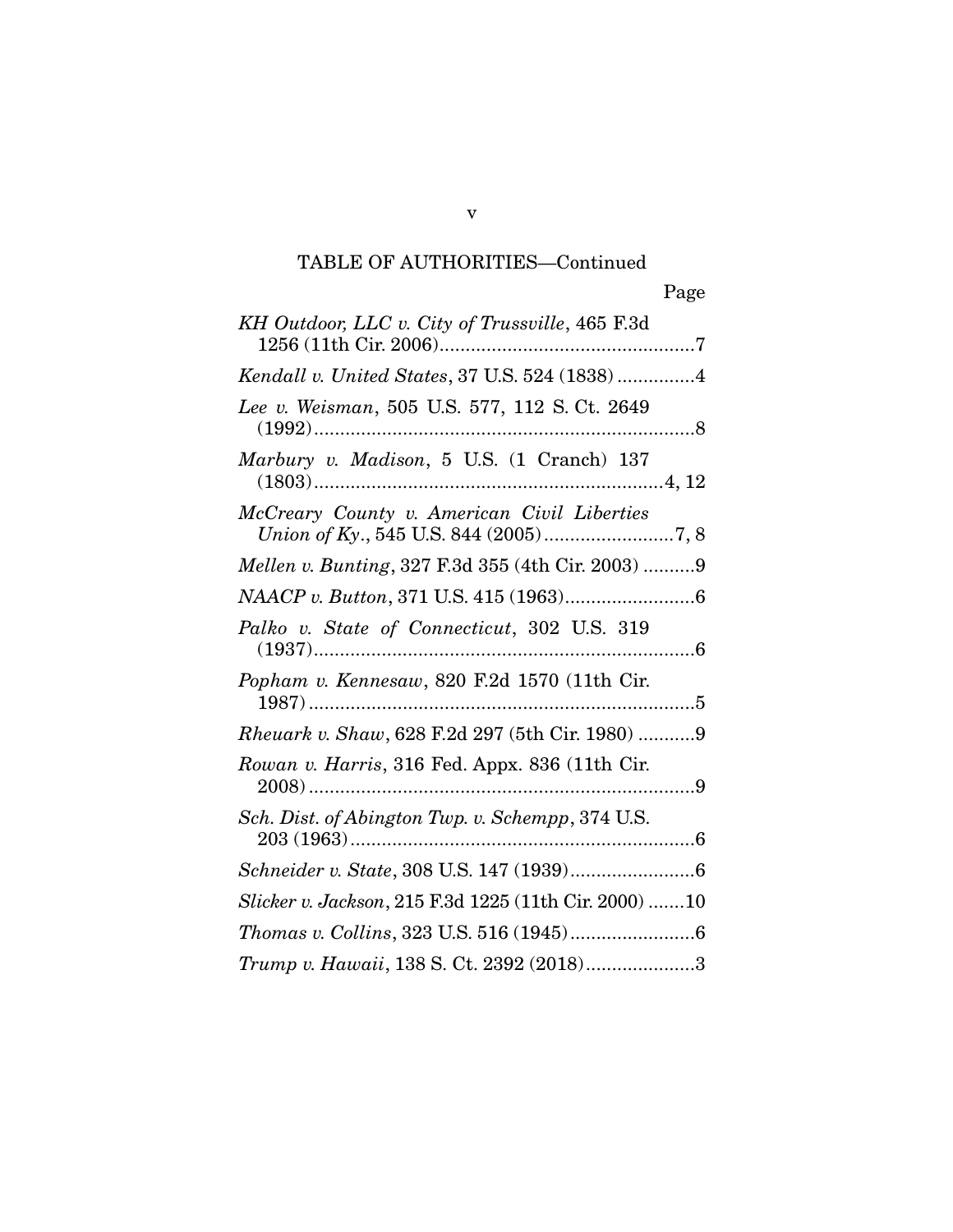## TABLE OF AUTHORITIES—Continued

| Page                                                                                                                                                                                                   |
|--------------------------------------------------------------------------------------------------------------------------------------------------------------------------------------------------------|
|                                                                                                                                                                                                        |
|                                                                                                                                                                                                        |
| <b>CONSTITUTIONAL PROVISIONS</b>                                                                                                                                                                       |
|                                                                                                                                                                                                        |
| <b>OTHER AUTHORITIES</b>                                                                                                                                                                               |
| 1 WILLIAM BLACKSTONE, COMMENTARIES 4                                                                                                                                                                   |
| Dan Nowicki and Yvonne Wingett Sanchez,<br>The Republic, azcentral.com, Aug. 22, 2017,<br>https://www.azcentral.com/story/news/politics/<br>arizona/2017/08/22/president-donald-trump-                 |
| Doug Criss, 5 things for August 23: Trump, US<br>Navy, execution stay, Afghanistan, eclipse in-<br>juries, CNN, Aug. 23, 2017, https://www.cnn.com/<br>2017/08/23/us/five-things-august-23-trnd/index. |
| JOHN LOCKE, TWO TREATISES OF GOVERNMENT,                                                                                                                                                               |
| Memorial and Remonstrance Against Religious<br>Assessments, II Writings of Madison 1832                                                                                                                |
| Simon Romero, Police Use Tear Gas on Crowds<br>After Trump Rally, N.Y. Times, Aug. 22, 2017,<br>https://www.nytimes.com/2017/08/22/us/trumps-<br>rally-in-arizona-what-you-need-to-know.htm<br>10      |

rally-in-arizona-what-you-need-to-know.htm ........... 10

vi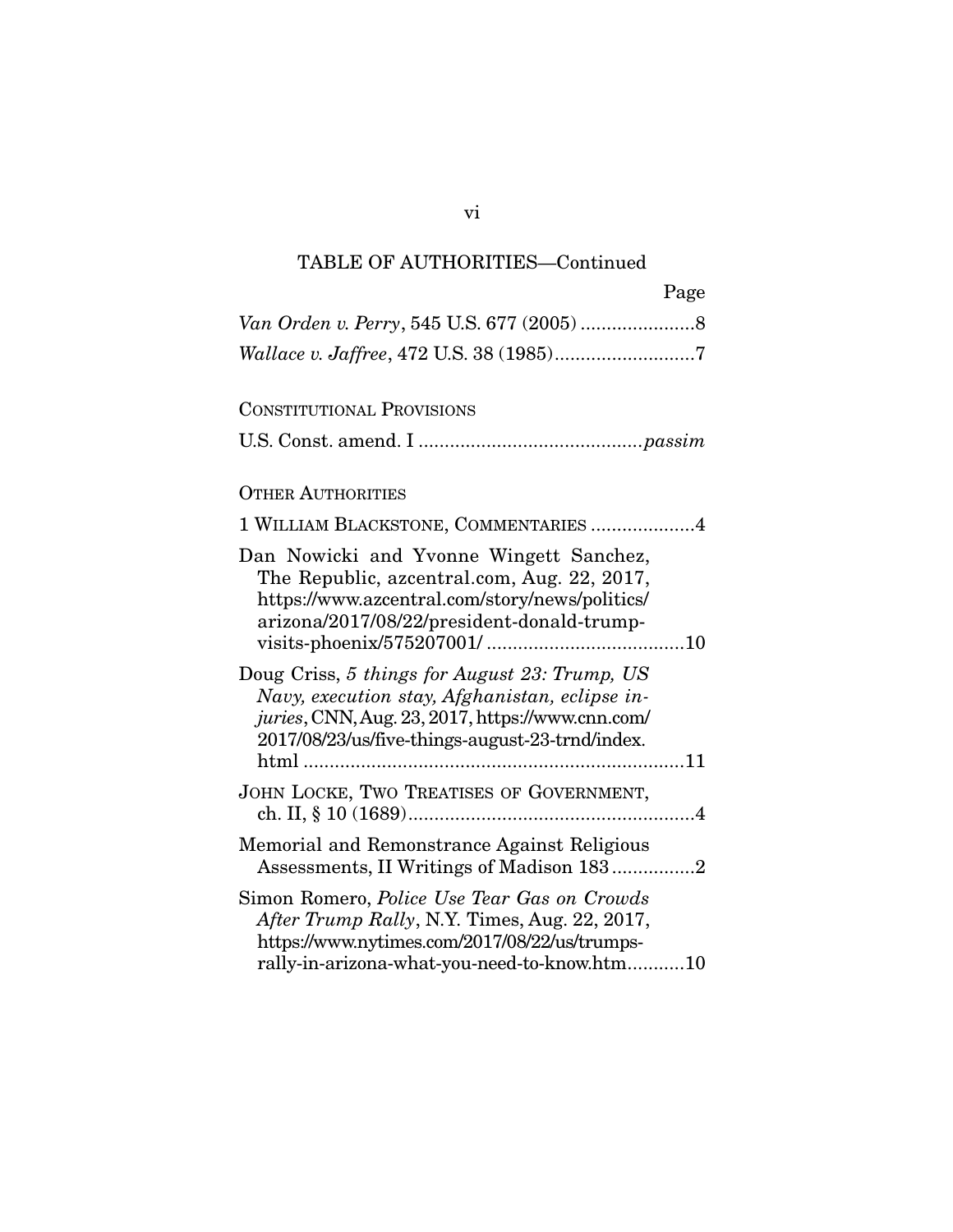#### **INTEREST OF AMICUS CURIAE**1

The American Humanist Association (hereinafter "AHA") is a nonprofit organization based in Washington, D.C., with over 242 local chapters and affiliates in 46 states and the District of Columbia. Founded in 1941, the AHA is the nation's oldest and largest humanist organization. Humanism is a progressive lifestance that affirms—without theism—our responsibility to lead meaningful and ethical lives that add to the greater good of humanity.  $\mathbf{f}$  the greater is the greater  $\mathbf{f}$ 

The mission of the AHA's legal center is to protect<br>the separation of church and state. The AHA has litigated dozens of First Amendment cases nationwide, ingated document and Figure and Court. See Am. Legion v. Am. Humanist  $Aee'n$  139 S. Ct. 2067 (2019). While the AHA and the Ass'n, 139 S. Ct. 2067 (2019). While the AHA and the Alliance Defending Freedom (hereinafter "ADF") stand on opposite sides of the ideological spectrum,<sup>2</sup> they on opposite sides of the ideological spectrum, they<br>unite in their esteem for First Amondment liberties and their conviction that such rights are meaningless and their conviction that such rights are meaningless.  $\epsilon$  they cannot be vindicated.

 $\overbrace{\hspace{2.5cm}}$   $\overbrace{\hspace{2.5cm}}$ 

<sup>&</sup>lt;sup>1</sup> The parties have consented to the submission of this brief.<br>No counsel for a party authored this brief in whole or in part, and no person other than amicus or their counsel made a monetary contribution to the preparation or submission of this brief.

<sup>&</sup>lt;sup>2</sup> See Brief of Major Gen. Patrick Brady et al., Am. Legion v.<br>
<sup>2</sup> See Brief of Major Gen. Patrick Brady et al., Am. Legion v.<br>
<sup>2</sup> Mumanist Ass'n 139 S. Ct. 2067 (2019) (No. 17-1717) (ADF's Am. Humanist Ass'n, 139 S. Ct. 2067 (2019) (No. 17-1717) (ADF's brief).  $\overline{ }$  ).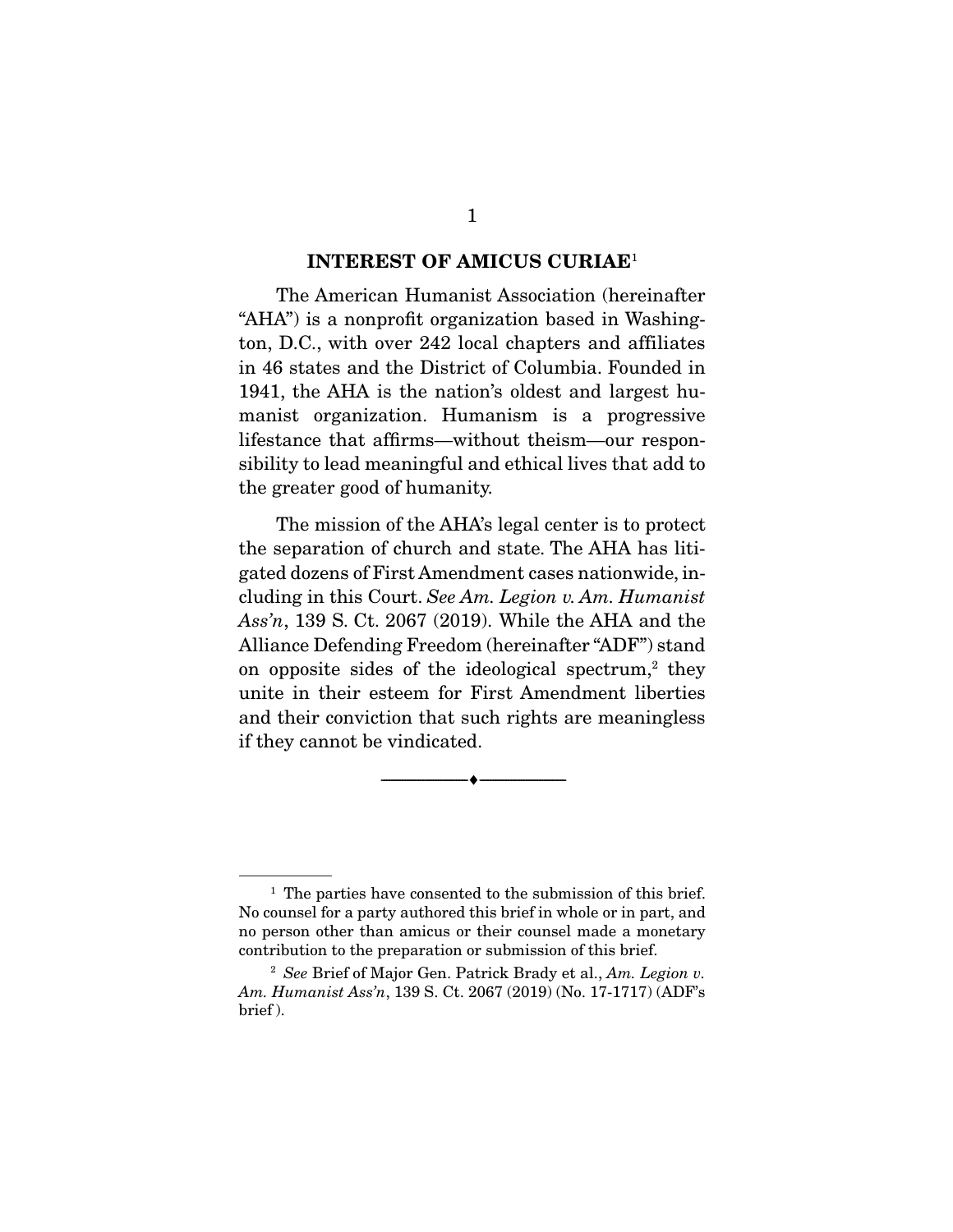#### **SUMMARY OF THE ARGUMENT**

On the chopping block is a time-honored remedy<br>essential to vindicating the most important rights in our country. Religious freedom—the cornerstone of our democracy—could become an empty promise without nominal damages. Religion Clause violations rarely produce actual damages and often stem from easilymootable laws. Taking away from citizens the only remedy available in many such cases jeopardizes the rule of law itself. rule of law itself.

alarm at the *first experiment* on our liberties."<sup>3</sup> A Circuit Court doction that pullifies a constitutional on cuit Court decision that nullifies a constitutional enforcement tool and gives the government a "free pass" at violating your constitutional rights," Flanigan's Enters., Inc. v. City of Sandy Springs, 868 F.3d (11th Cir. 2017) (en banc) (Wilson, J., dissenting), only *invites* experimentation on our liberties and countenances further constitutional violations. further constitutional violations.

What then will be the impact of a Supreme Court ruling that countenances *federal* experimentation on<br>our liberties? In today's political climate—fueled by a global pandemic and the death of at least  $200,000$ Americans, an economic recession, widespread racial injustices, record-setting fires, and now the heartbreaking passing of iconic Associate Justice Ruth Bader Ginsburg—the message sent by such a Supreme  $\sum_{i=1}^{n}$ 

<sup>&</sup>lt;sup>3</sup> Memorial and Remonstrance Against Religious Assessments, II Writings of Madison 183, at 185-186 (emphasis added). ments, II Writings of Madison 183, at 185-186 (emphasis added).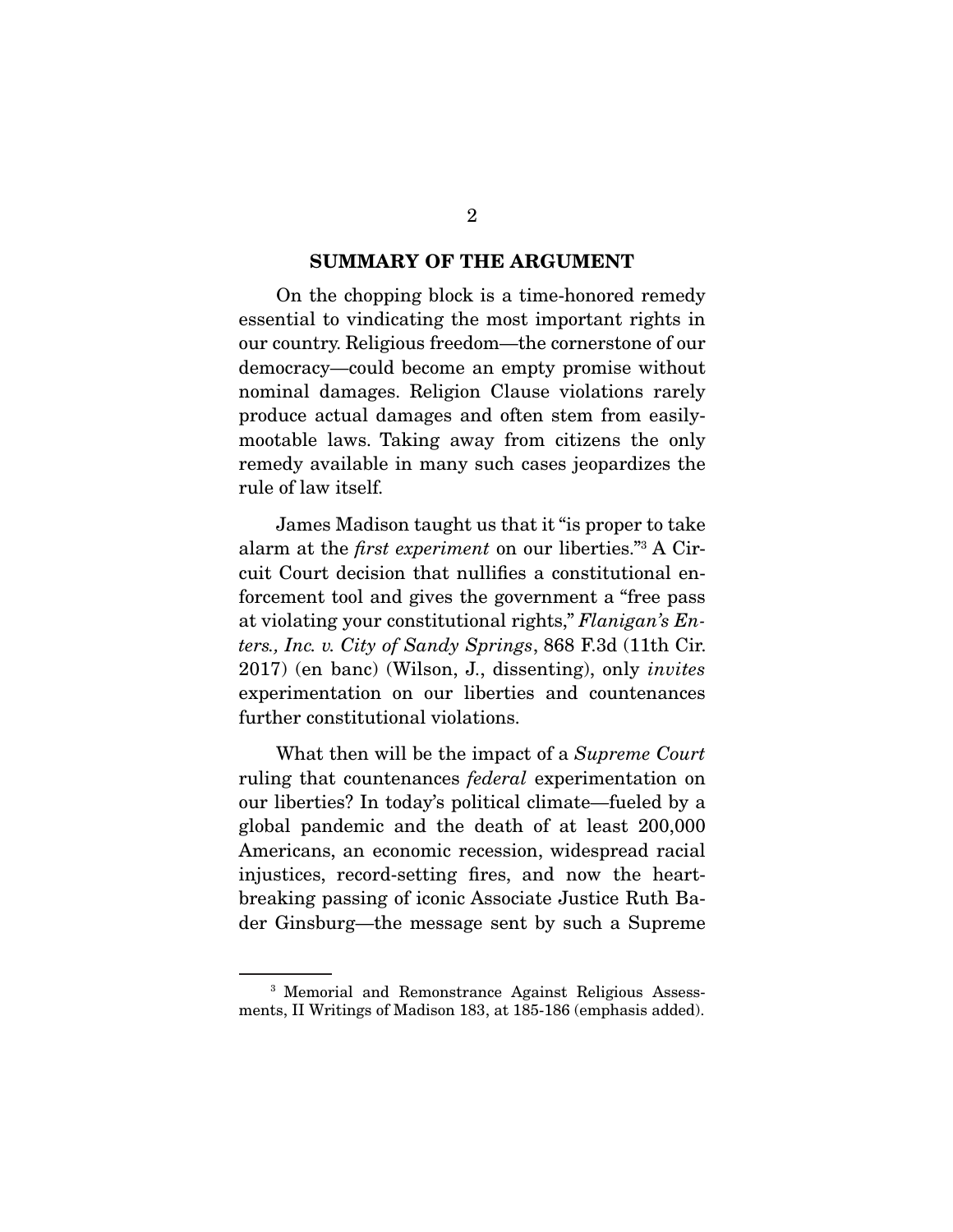Court ruling will cause more damage to our country than the ruling itself. than the ruling itself.

If this Court affirms, the Supreme Court will be telling Congress, the Executive Branch, every state, and every municipality in our nation that it is proper<br>to experiment on our liberties by passing laws that yieto experiment on our liberties by passing laws that violate the First Amendment. Worse, this Court will be sanctioning the *enforcement* of those laws against citi-<br>zens. And perhaps worst of all this Court will be tell. zens. And perhaps worst of all, this Court will be tell-<br>ing Americans that the government can trample on their fundamental rights without a remedy. Our nation is only so resilient. is only so resilient.

"It is an urgent necessity that officials adhere to these constitutional guarantees  $\dots$ . An anxious world must know that our Government remains committed always to the liberties the Constitution seeks to preserve and protect, so that freedom extends outward, and lasts."  $Trump$  v. Hawaii, 138 S. Ct. 2392, 2424 (2018) (Kennedy, J., concurring).

### **ARGUMENT**

 $\overbrace{\hspace{2.5cm}}$   $\overbrace{\hspace{2.5cm}}$ 

- **I. Affirming will portend an exponential deterioration of the constitutional liberties most vital to our democracy.** 
	- **A. Orderly society requires proper vindication of constitutional rights lest they exist in vain.**

The "very essence of civil liberty ... consists in the right of every individual to claim the protection of  $\mathbf{r}$  right of every individual to claim the protection of protection of protection of protection of protection of  $\mathbf{r}$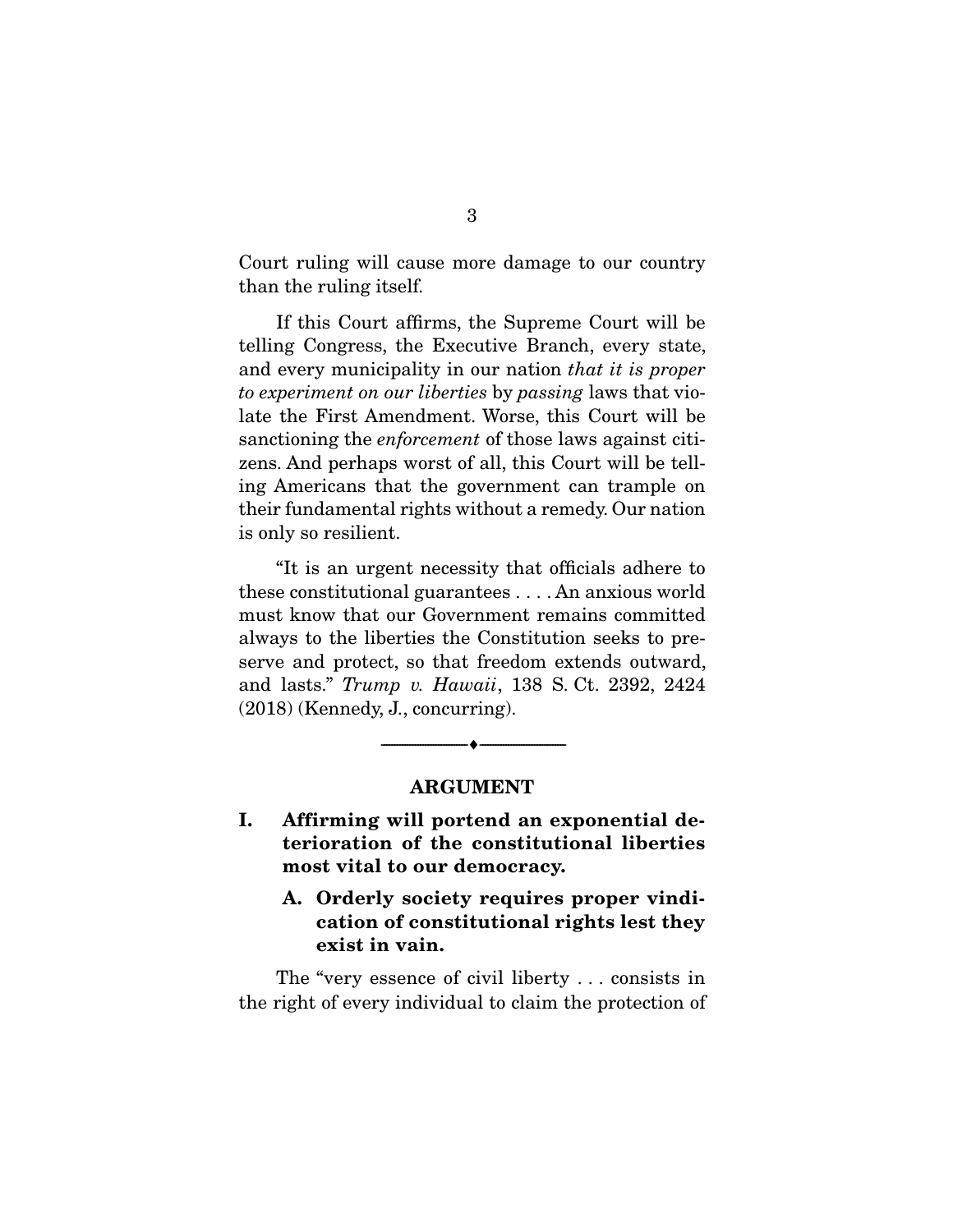the laws, whenever he receives an injury." Marbury v. Madison, 5 U.S. (1 Cranch) 137, 163 (1803). Ubi jus, ibi remedium. It is an "indisputable rule, that where there is a legal right, there is also a legal remedy." Id.

Blackstone warned that without a "method of re-<br>covering and asserting ... rights," rights would exist in vain.<sup>4</sup> Thus, "[i]f there be an admitted wrong, the In vain.<sup>4</sup> Thus, "[i]f there be an admitted wrong, the courts will look far to supply an adequate remedy." De  $I_{\text{rms}}$  is  $R_{\text{Jdual}}$  189 U.S. 1-176-77 (1901) Lima v. Bidwell, 182 U.S. 1, 176-77 (1901).

For it is a "monstrous absurdity in a well organized government, that there should be no remedy, although a clear and undeniable right should be shown to exist." Kendall v. United States, 37 U.S. 524, 624 (1838). First Amendment rights are inalienable. No cithave the courthouse door slammed on her for want of a legal remedy. That would be a "monstrous absurdity"! Id. "It cannot be presumed that any clause in the con-<br>stitution is intended to be without effect." Marbury. stitution is intended to be without effect." Marbury v. Madison, 5 U.S. (1 Cranch) 137, 174 (1803).

And yet, we are here in 2020's blaze, with a Court of Appeals' decision that leaves Americans without a remedy for clear and undeniable violations of their constitutional rights. This ruling is so monstrously abconstitutional rights. This ruling is so monstrowed surd that religious rivals are fighting on the same side<br>to have it reversed to have it reversed.

<sup>&</sup>lt;sup>4</sup> 1 WILLIAM BLACKSTONE, COMMENTARIES  $*56$ . See also<br>JOHN LOCKE, TWO TREATISES OF GOVERNMENT, ch. II, § 10 (1689)  $H[H]$ e who hath received any damage, has ... a particular right  $(\text{Feyl})$  who has received any damage, has  $\dots$  a particular right. to seek reparation.")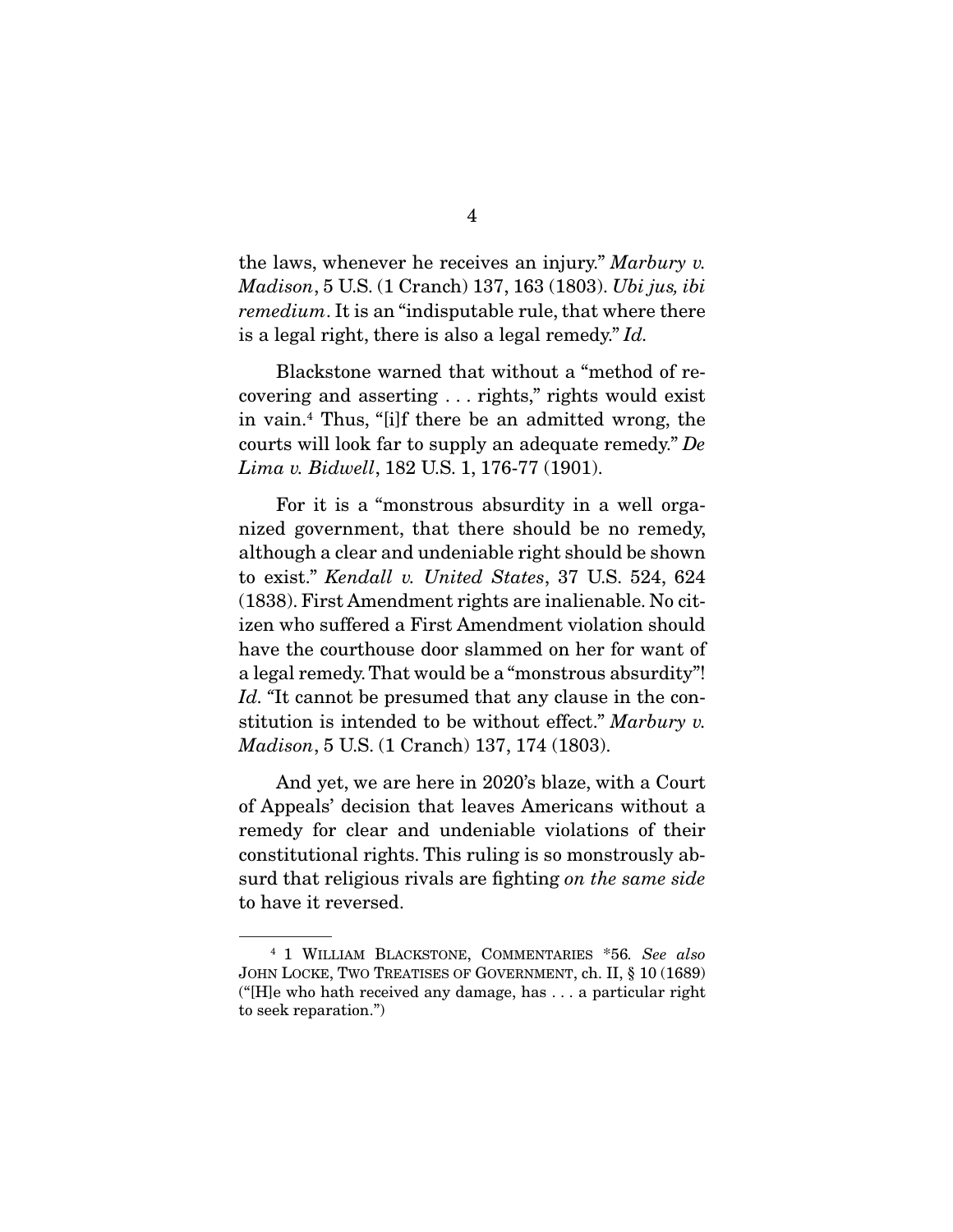## **B. Nominal damages are necessary for proper vindication of the Constitution and the First Amendment specifically.**

This Court should not abolish the only remedy available to victims of constitutional violations that already occurred, will not recur, and yield no actual damages. As the Eleventh Circuit acknowledged, nominal damages are often "the only appropriate remedy to be awarded to a victorious plaintiff." Flanigan's, 868 F.3d at 1264.

To maintain civil liberty, this Court "obligates a court to award nominal damages when a plaintiff establishes the violation of [a fundamental right]." Farrar v. Hobby, 506 U.S. 103, 112 (1992). By "making" the deprivation of such rights actionable for nominal damages ... the law recognizes the importance to organized society that those rights be scrupulously ob $g$ anized society that these rights be seed<sub>r</sub> include the served." Carey v. Piphus,  $435$  U.S.  $247$ ,  $266$  (1978).

 "When courts affirm the constitutional rights of other citizens' rights in the future." *Popham v. Kenne-*<br> $cav_1$  820 F.2d 1570, 1580 (11th Cir. 1987). The converse  $saw$ , 820 F.2d 1570, 1580 (11th Cir. 1987). The converse is of course also true. is of course also true.

This Court cannot, consistent with the Constitution, give the government a "free pass" to violate the First Amendment. A First Amendment violation "unquestionably constitutes irreparable injury." Elrod v.<br>Burne 427 U.S. 347, 373 (1976) And there is "no do. Burns, 427 U.S. 347, 373 (1976). And there is "no defense" for "relatively minor encroachments on the First fense" for "relatively minor encroachments on the First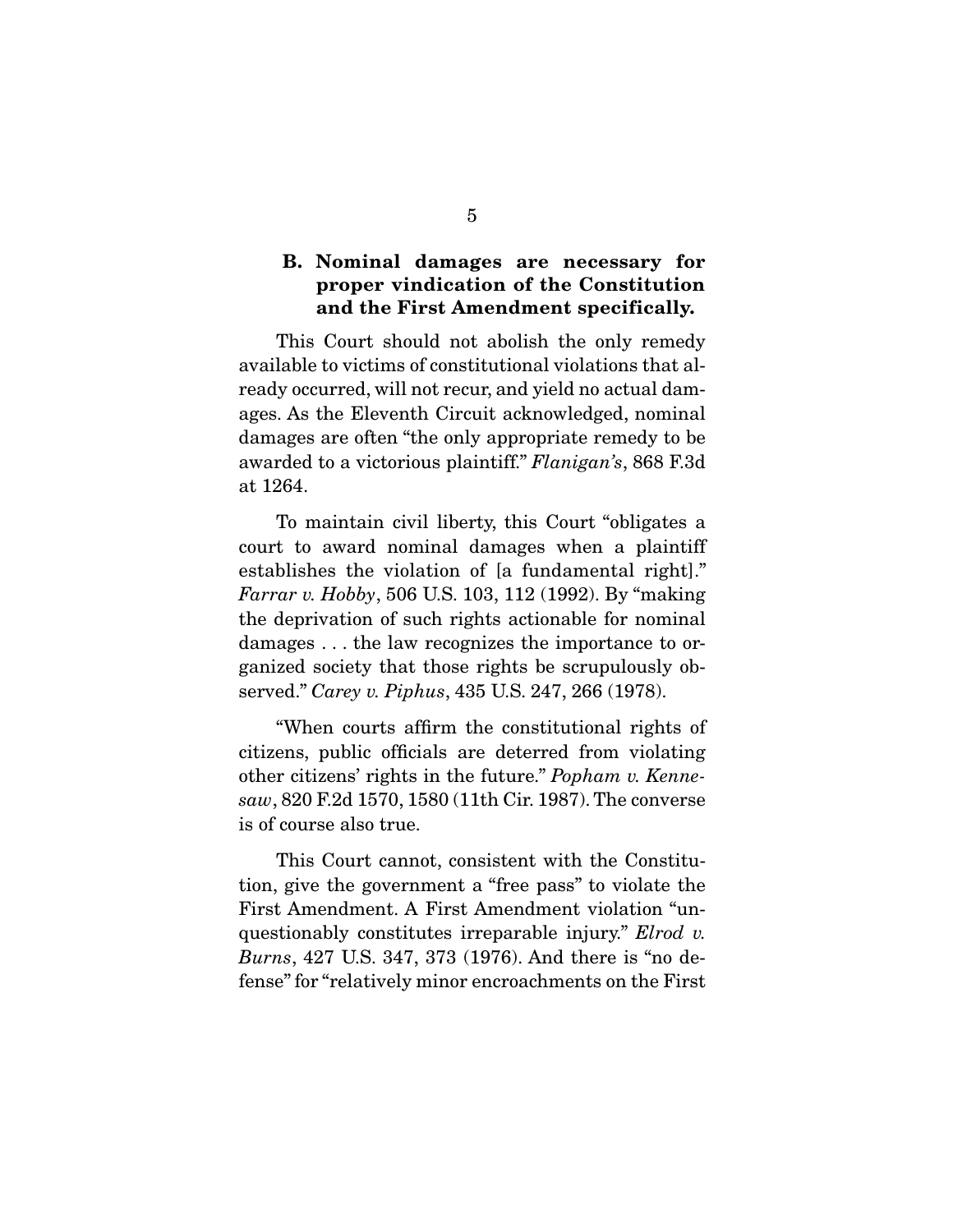Amendment." Sch. Dist. of Abington Twp. v. Schempp, 374 U.S. 203, 224-25 (1963).

 To the citizen who already suffered a violation, it for recurring violations. That is why the Eleventh Circuit, up until now, agreed with everyone else that "nominal damages are not moot[able]" and remain "the appropriate means of 'vindicating' rights" even "when injunctive or declaratory relief is unavailable." Carver Middle Sch. Gay-Straight All. v. Sch. Bd. of Lake Cty., Fla., 842 F.3d 1324, 1330-31 (11th Cir. 2016)<br>(citations omitted).  $\sum_{i=1}^{n}$ 

Few rights are more important than those enshrined in our First Amendment. They are "the foundation of free government by free men." Schneider v.<br>State 308 US 147 161 (1939) "Excodem of the what State, 308 U.S. 147, 161 (1939). "Freedom of thought and speech . . . is the matrix, the indispensable condition, of nearly every other form of freedom." Palko v.<br>State of Connecticut, 202 US, 210 226 27 (1027) State of Connecticut, 302 U.S. 319, 326-27 (1937)<br>(Cardozo, J.). "These freedoms are delicate and vulnerable." NAACP v. Button, 371 U.S. 415, 433 (1963).<sup>5</sup>

nificant societal interests." First Nat'l Bank v. Bellotti,<br>425 U.S. 765 775 76 (1978) A plaintiff who obtains re-435 U.S. 765, 775-76 (1978). A plaintiff who obtains realone but also as a 'private attorney general.'" City of  $P_{\text{invariant}}$  and  $P_{\text{invariant}}$  and  $P_{\text{invariant}}$  and  $P_{\text{invariant}}$  and  $P_{\text{invariant}}$ Riverside v. Rivera, 477 U.S. 561, 575 (1986). "Unlike

 $5$  Accord Thomas v. Collins, 323 U.S. 516, 529-30 (1945) (referring to "the great, the indispensable democratic freedoms secured by the First Amendment").  $\cdots$  the  $\cdots$  of  $\cdots$   $\cdots$   $\cdots$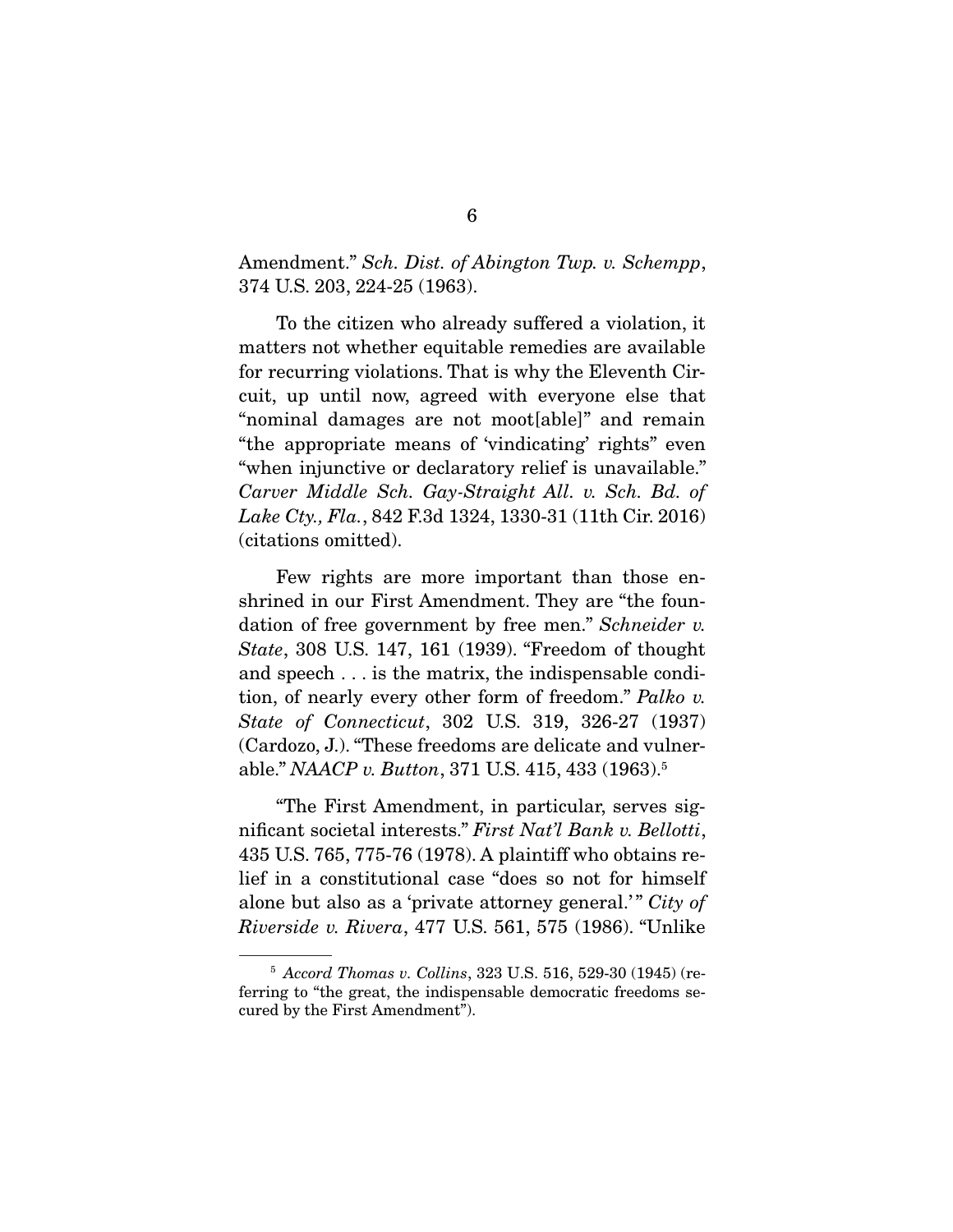most private tort litigants, a civil rights plaintiff seeks<br>to vindicate important civil and constitutional rights."  $Id.$  at 574. The Eleventh Circuit agreed that an "award" of nominal damages is particularly appropriate in a First Amendment" case because it vindicates the rights of "other members of society.'" KH Outdoor, LLC v. City of Trussville, 465 F.3d 1256, 1261 (11th Cir. 2006)<br>(citation omitted; emphasis added) (overbreadth case).  $\mathbf{r}$  of the citation of  $\mathbf{r}$  and case  $\mathbf{r}$  added) (over breadth).

## **C. Religious liberty is endangered without the remedy of standalone nominal damages.**

A plaintiff who obtains relief in a Religion Clause case vindicates societal interests of the highest order. case vindicates societal interests of the inglest order.<br>See Wallace v. Jaffree, 472 U.S. 38, 61 (1985) (recogniz-<br>ing "the fundamental place hold by the Establishment ing "the fundamental place held by the Establishment<br>Clause in our constitutional scheme"). The Establish-Clause in our constitutional scheme"). The Establish- $\mathbf{r}$ 

guards against the "anguish, hardship and ment weighs in on one side of religious debate." And while the "union of government" and religion tends to destroy government and to degrade religion," separating the two preserves the legitimacy of each. serves the legitimacy of each.

Am. Humanist Ass'n, 139 S. Ct. 2067, 2105 (2019)<br>(Ginsburg, J., dissenting) (internal citations omitted)  $\frac{1}{\text{Equation of } Kv}$  545 US 844 876 (2005):  $\frac{1}{\text{Area}}v$  Vitated Union of Ky., 545 U.S. 844, 876 (2005); Engel v. Vitale, 370 U.S. 421, 429 (1962)).  $3700 - 229$ ,  $3200 - 229$ ,  $3200 - 229$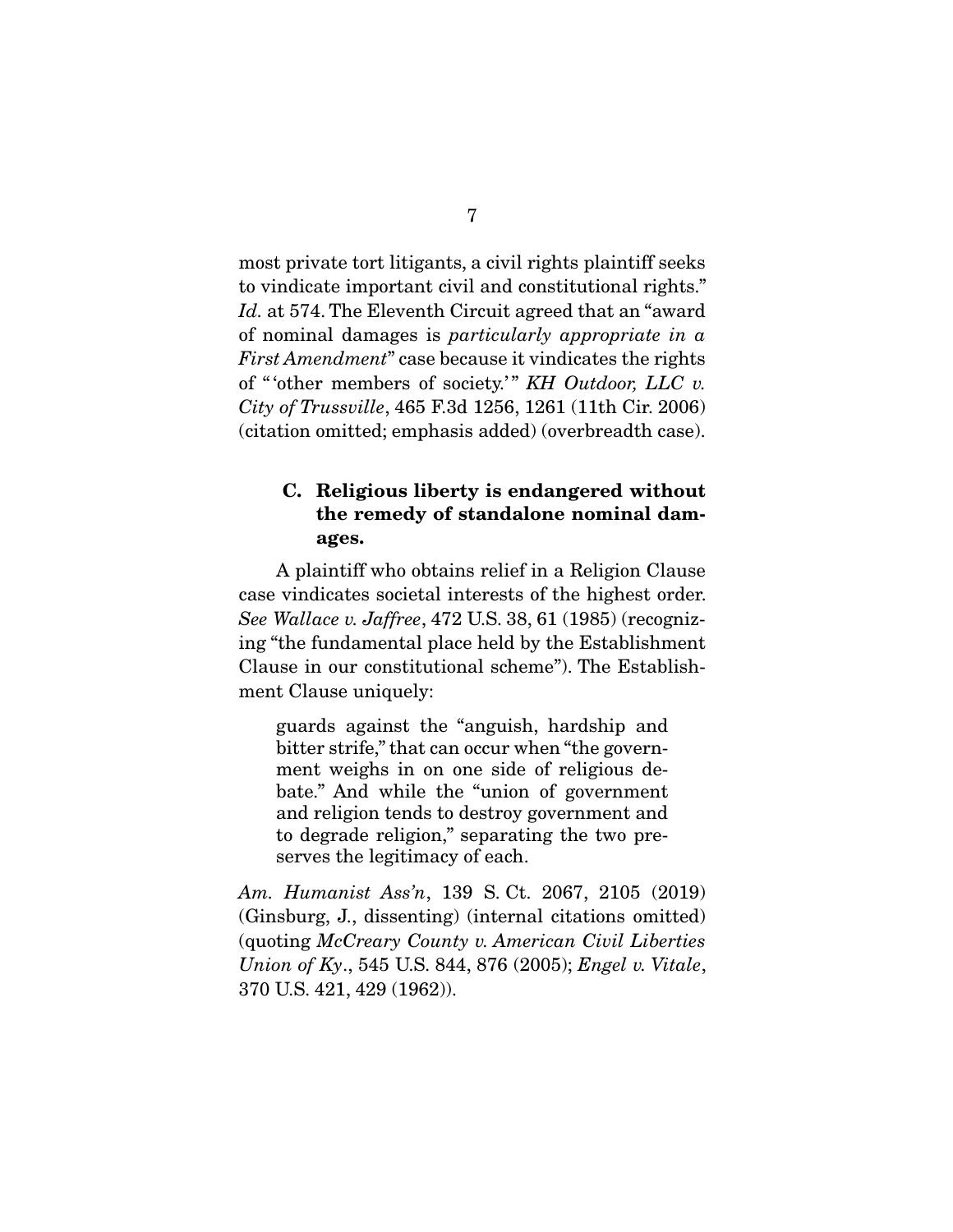Due to their easily-mootable and non-monetary<br>quality, Religion Clause violations are frequently vindicated through nominal damages. And even with nominal damages, the Religion Clauses are underenforced: "Suing a State over religion puts nothing in a plaintiff's pocket and can take a great deal out, and even with volunteer litigators to supply time and energy, the risk of social ostracism can be powerfully deterrent." Van Orden v. Perry, 545 U.S. 677, 747 (2005) (South),  $\frac{1}{2}$ ,  $\frac{1}{2}$ ,  $\frac{1}{2}$ ,  $\frac{1}{2}$ ,  $\frac{1}{2}$ ,  $\frac{1}{2}$ ,  $\frac{1}{2}$ ,  $\frac{1}{2}$ ,  $\frac{1}{2}$ ,  $\frac{1}{2}$ ,  $\frac{1}{2}$ ,  $\frac{1}{2}$ ,  $\frac{1}{2}$ ,  $\frac{1}{2}$ ,  $\frac{1}{2}$ ,  $\frac{1}{2}$ ,  $\frac{1}{2}$ ,  $\frac{1}{2}$ ,  $\frac{1}{2}$ ,  $\frac$ J.J.).

 If citizens cannot vindicate their Free Exercise vain. "The lessons of the First Amendment are as urgent in the modern world as in the 18th century when it was written." Lee v. Weisman, 505 U.S. 577, 112 S. Ct.<br>2640 (1992) "At a time when we see around the world. 2649 (1992). "At a time when we see around the world authority by government," the Court must ask, "[w]hy would we trade a system that has served us so well for one that has served others so poorly?"  $McCreary$ , 545<br>U.S. of 882 (O'Connor L. concurring) U.S. at 882 (O'Connor, J., concurring).

**II. Treating nominal damages as equitable for mootness but legal for qualified immunity creates a "heads I win, tails you lose" government shield against victims of constitutional violations.** 

 $\frac{a}{b}$  and  $\frac{a}{c}$  into a  $\frac{a}{c}$  into a  $\frac{a}{d}$  the designation  $\frac{a}{d}$  from unique form of relief that has all the downsides (from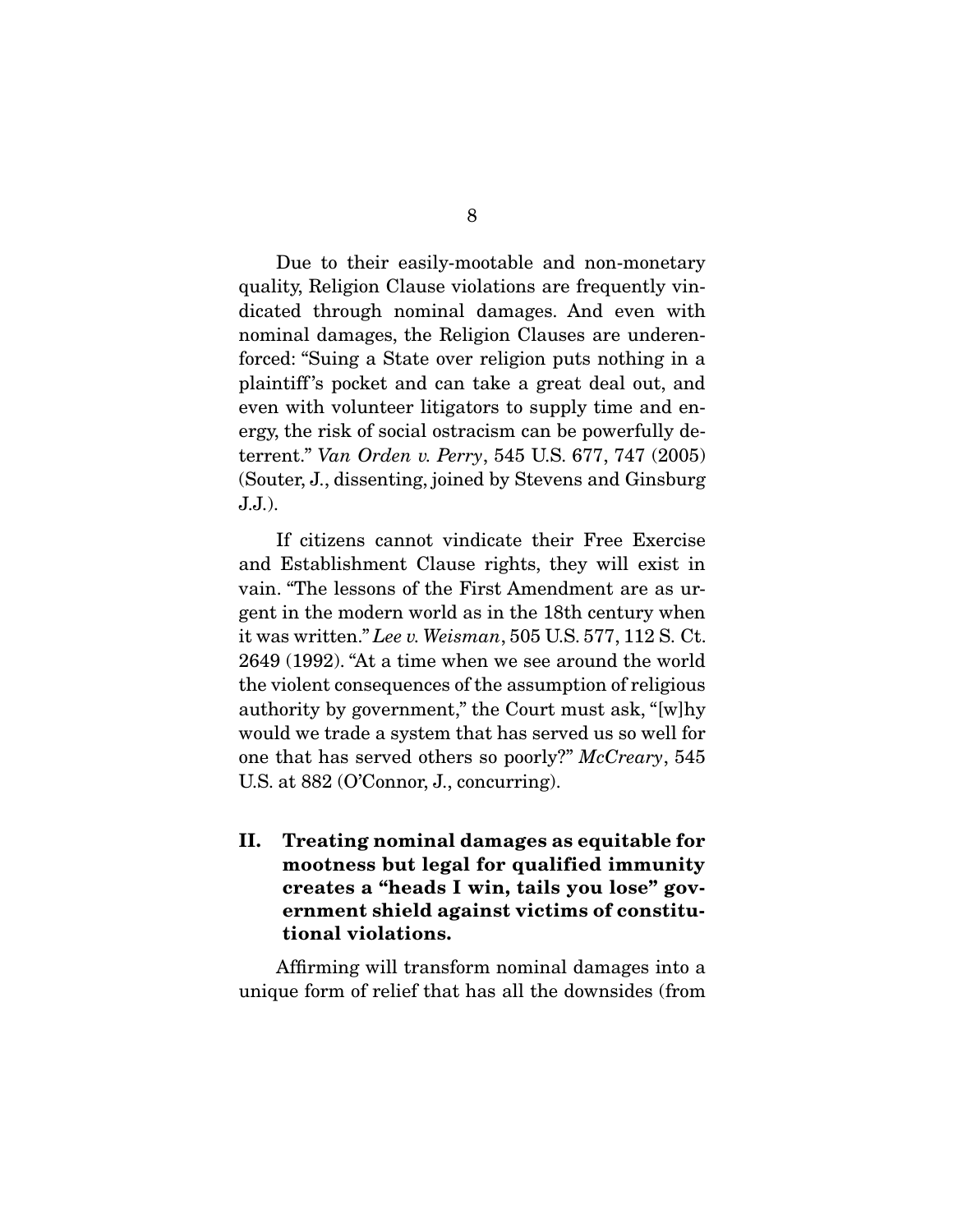the citizen perspective) of both legal and equitable refor mootness purposes and legal for qualified immunfor moothed purposes and legal for qualified  $\frac{1}{2}$  minimumity purposes.

Flanigan's gives governments at least one free pass at violating a citizen's constitutional rights. But because equitable claims are so easily mooted, and, if this Court affirms, nominal damages are mooted with them, the law never gets clarified. Qualified immunity then gives government officials at least one additional free pass at violating the Constitution and the First Amendment in particular.

It is difficult to comprehend what the Eleventh<br>Circuit was thinking. Before 2017, it "held unambiguously that a plaintiff whose constitutional rights are  $\frac{1}{2}$  and  $\frac{1}{2}$  in  $\frac{1}{2}$  in  $\frac{1}{2}$  in  $\frac{1}{2}$  in  $\frac{1}{2}$  in  $\frac{1}{2}$  in  $\frac{1}{2}$  in  $\frac{1}{2}$  in  $\frac{1}{2}$  in  $\frac{1}{2}$  in  $\frac{1}{2}$  in  $\frac{1}{2}$  in  $\frac{1}{2}$  in  $\frac{1}{2}$  in  $\frac{1}{2}$  in  $\frac{1}{2}$  in violated is entitled to nominal damages even if he

<sup>&</sup>lt;sup>6</sup> See Rowan v. Harris, 316 Fed. Appx. 836, 838 (11th Cir. 2008) (affirming qualified immunity for nominal damages);  $H$ arper v. Poway Unified Sch. Dist., 318 F. App'x 540, 541-42 (9th<br>Cir. 2009) ("We are asked to award pominal damages on the Cir. 2009) ("[W]e are asked to award nominal damages on the decline to reach the difficult substantive constitutional question at issue. Instead, we  $\dots$  conclude that the individual defendants are entitled to qualified immunity."); Mellen v. Bunting, 327 F.3d<br>355 (4th Cir. 2003) (denying nominal damages after finding defendants entitled to qualified immunity); *Hopkins v. Saunders*,<br>199 F 3d 968 977-78 (8th Cir. 1999) (holding that nominal damages claims are subject to qualified immunity); *Cummins v.*<br>Campbell 44 F 3d 847, 849 (10th Cir. 1994); *Fox v. Bd. of Trs. of* Campbell, 44 F.3d 847, 849 (10th Cir. 1994); Fox v. Bd. of Trs. of State Univ. of N. Y., 42 F.3d 135, 141 (2d Cir. 1994); Hicks v. Feeney, 850 F.2d 152, 155 n.4 (3d Cir. 1988); Rheuark v. Shaw, 628 F.2d 297, 299 (5th Cir. 1980). 628 F.2d 297, 299 (5th Cir. 1980).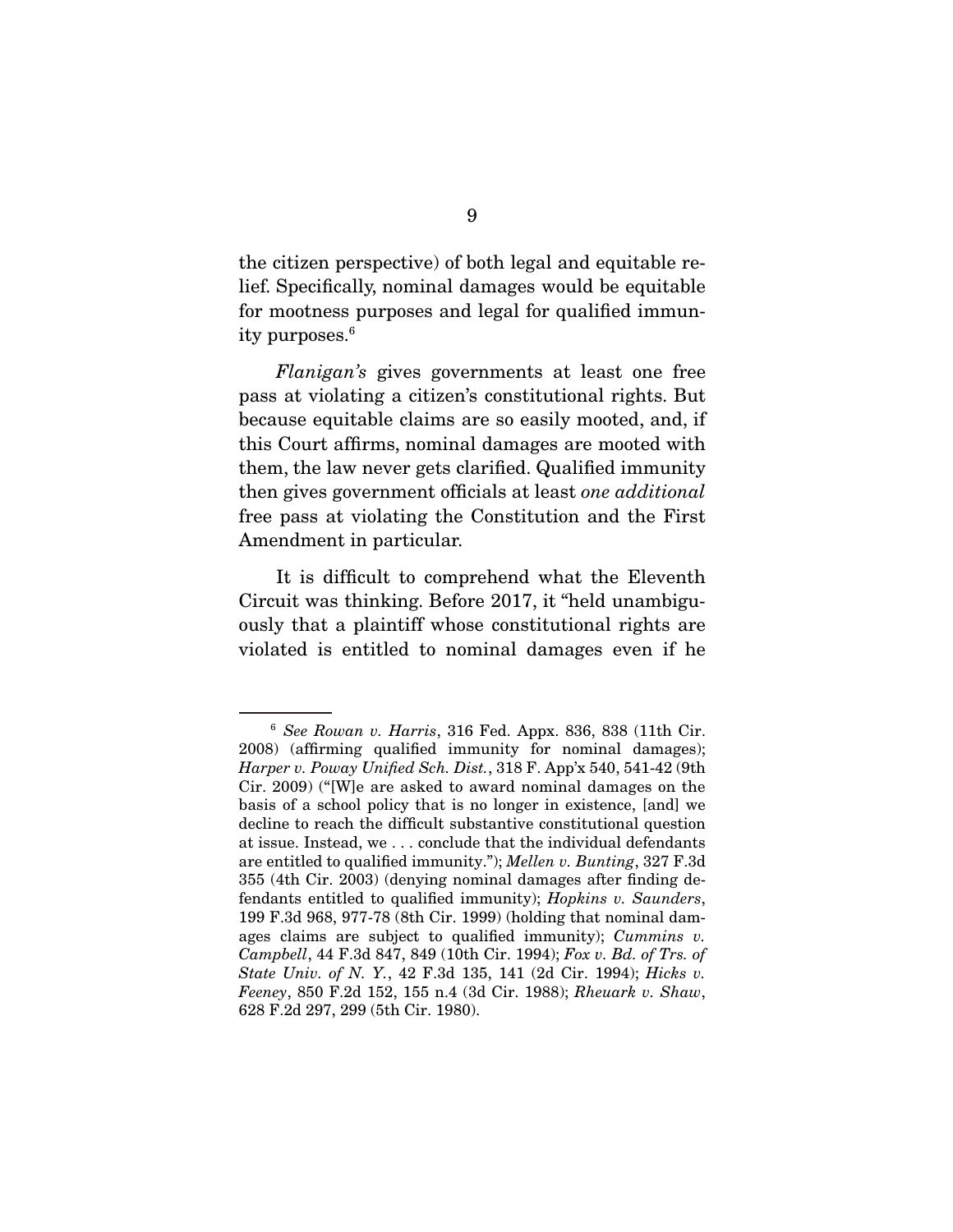suffered no compensable injury." Slicker v. Jackson, 215<br>F.3d 1225, 1231-32 (11th Cir. 2000).  $\frac{3}{2}$ 

The very month it decided *Flanigan's* (August 2017), Trump accused journalists of "trying to take away our history and our heritage" by favoring calls to remove Confederate statues and said his border wall would go up "even if we have to close down our government." A CNN article gives us a little snapshot of what ment. The CNN article gives us a little snapshot of what<br>also the Executive Branch was up to that week as exelectrical below (bullets added): cerpted below (bullets added):

- $\bullet$ • "First, the nation saw Teleprompter Trump  $s$ stan $s$
- $\bullet$ Next up: Freewheelin' Trump, during a rally<br>Tuesday night in Arizona, and so...much... Tuesday night in Arizona, and so . . . much . . . happened. Where should we begin?
- With the fact that the President said he'll probably go ahead and pull the US out of  $\bullet$ NAFTA (the first round of negotiations with  $M$ exico and  $C$ anada are underway)  $M_{\rm H}$  and  $M_{\rm H}$  can are underway.
- $\bullet$  $\frac{1}{2}$   $\frac{1}{2}$   $\frac{1}{2}$   $\frac{1}{2}$   $\frac{1}{2}$   $\frac{1}{2}$   $\frac{1}{2}$   $\frac{1}{2}$   $\frac{1}{2}$   $\frac{1}{2}$   $\frac{1}{2}$   $\frac{1}{2}$   $\frac{1}{2}$   $\frac{1}{2}$   $\frac{1}{2}$   $\frac{1}{2}$   $\frac{1}{2}$   $\frac{1}{2}$   $\frac{1}{2}$   $\frac{1}{2}$   $\frac{1}{2}$   $\frac{1}{2}$  troversial ex-Sheriff Joe Arpaio.

<sup>7</sup> Simon Romero, Police Use Tear Gas on Crowds After Trump Rally, N.Y. Times, Aug. 22, 2017, https://www.nytimes.com/2017/<br>08/22/us/trumps-rally-in-arizona-what-you-need-to-know.htm.

Dan Nowicki and Yvonne Wingett Sanchez, The Republic, azcentral.com, Aug. 22, 2017, https://www.azcentral.com/story/news/ azcentral.com, 22, 2017, 2027, https://www.azcentral.com/story/news/<br>politics/arizona/2017/08/22/prosident-donald-trump-visits-phoeniv/ politics/arizona/2017/08/22/president-donald-trump-visits-phoenix/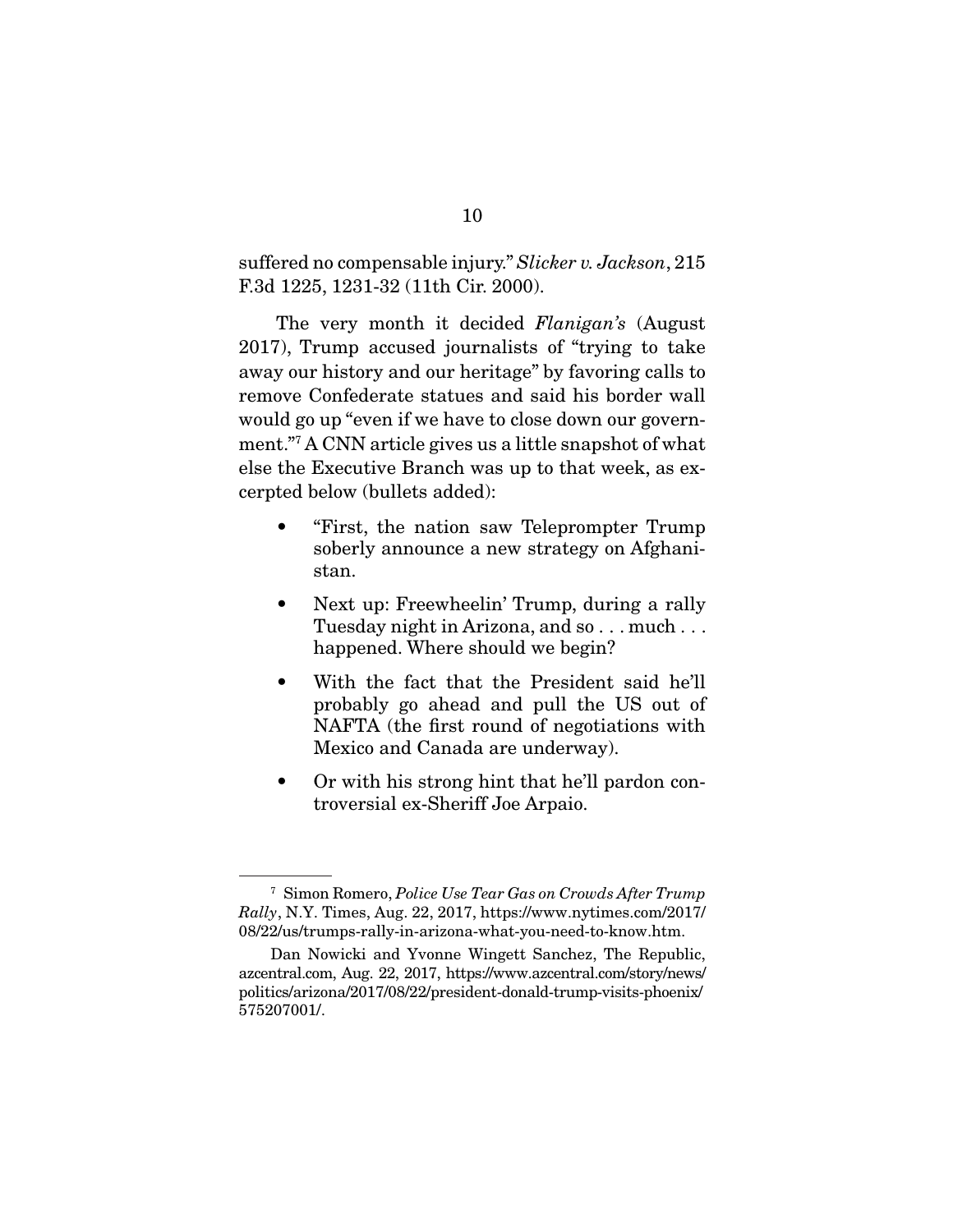- $\bullet$ There also was his threat to shut down the government over funding for his promised border wall. border wall.
- $\bullet$
- Plus, a 30-minute tirade against the media.<br>And his mention of Senate Majority Leader  $\bullet$ Mitch McConnell, whom he hasn't spoken to in almost two weeks, and the last time they talked, well, it didn't go well.  $t^2$  talked in the didness of  $\mathcal{G}$  is defined in the distribution of  $\mathcal{G}$
- $\bullet$ his controversial remarks about the deadly violence in Charlottesville without mentioning his infamous 'many sides' lines. Trump's base loved every bit of it, but the whole thing left James Clapper, ex-director of national intelli- $\frac{1}{2}$  and  $\frac{1}{2}$  and  $\frac{1}{2}$  and  $\frac{1}{2}$  and  $\frac{1}{2}$  and  $\frac{1}{2}$  and  $\frac{1}{2}$  and  $\frac{1}{2}$  and  $\frac{1}{2}$  and  $\frac{1}{2}$  and  $\frac{1}{2}$  and  $\frac{1}{2}$  and  $\frac{1}{2}$  and  $\frac{1}{2}$  and  $\frac{1}{2}$  and  $\frac{1}{2}$  a gence, openly questioning to map  $s$  fitness for office."

Doug Criss, 5 things for August 23: Trump, US Navy, execution stay, Afghanistan, eclipse injuries, CNN,<br>Aug. 23, 2017, https://www.cnn.com/2017/08/23/us/five $things-august-23-trnd/index.html.$ things-august-23-trnd/index.html.

Now is not the time to embolden the government<br>to experiment on our liberties. Now is not the time to tell citizens their First Amendment rights do not matter. Now is the time to instill confidence in an anxious America and celebrate a constitutional heritage strong enough to unite the likes of the AHA and ADF. enough to unite the likes of the AHA and ADF.

 $\overbrace{\hspace{2.5cm}}$   $\overbrace{\hspace{2.5cm}}$